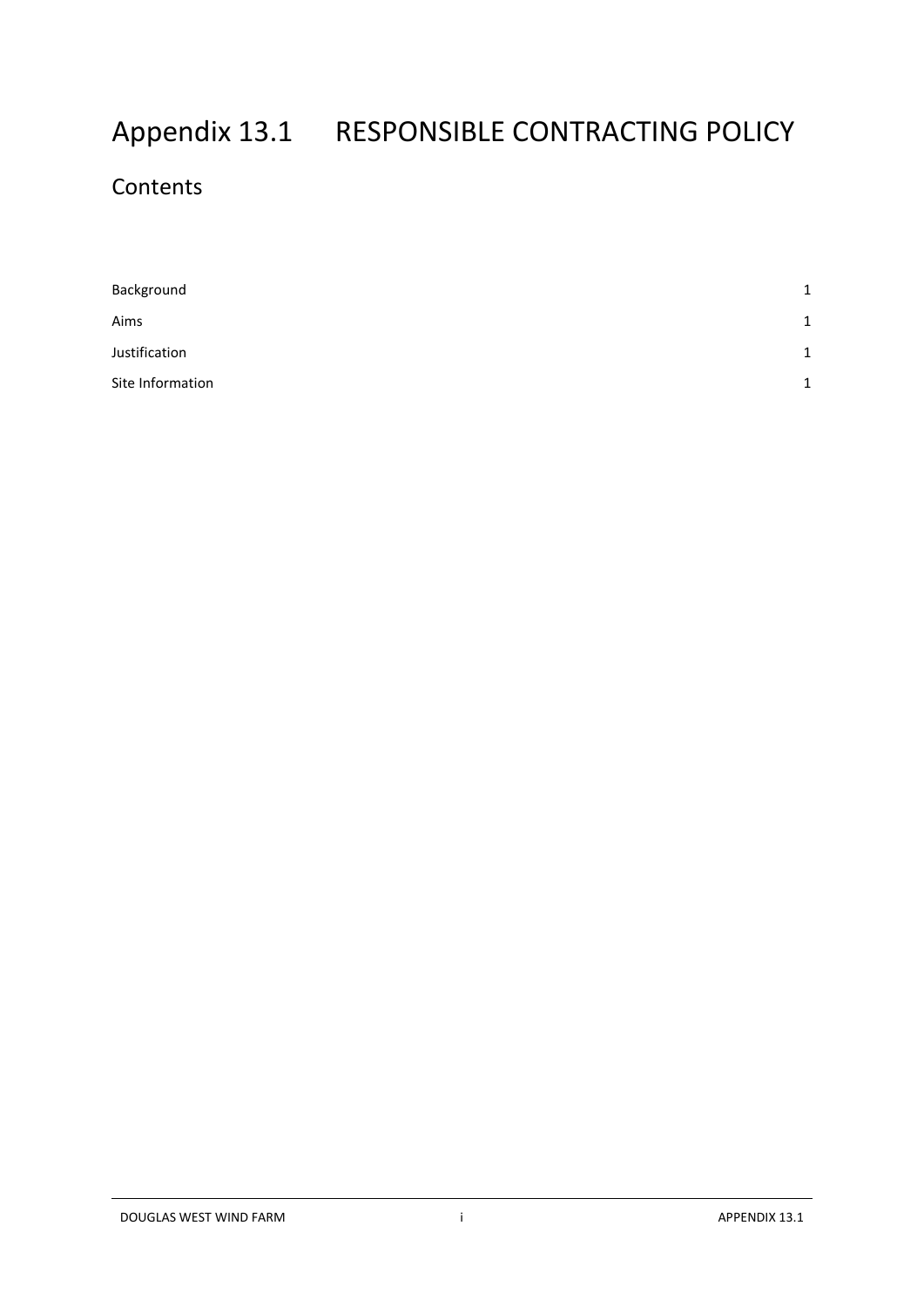This page is intentionally blank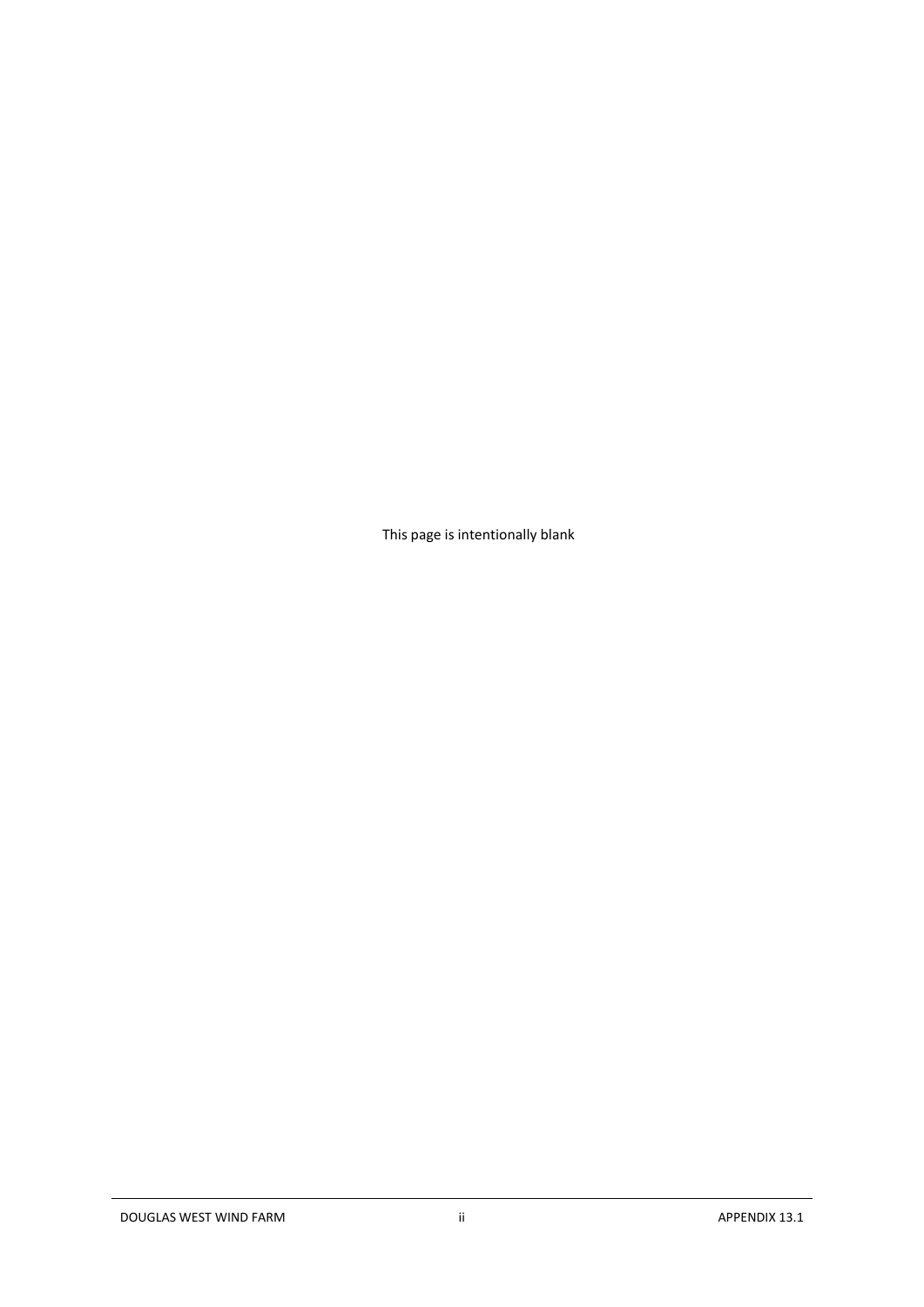## Appendix 13.1 Responsible Contracting Policy

### 1 Background

1.1.1 Douglas West Wind Farm Limited is proposing to construct Douglas West Wind Farm located on part of the former Dalquhandy Opencast Coal Site, 11 km south west of Lanark, in South Lanarkshire. The development will have an installed generating capacity of around 49 MW.

### 2 Aims

2.1.1 The aim of this policy is to ensure that the community and local employment benefits offered by contractors are recognised in the evaluation and award of Balance of Plant (BoP) construction contracts. This will result in tenders submitted by contractors offering substantial community and local employment benefits being more highly rated by Douglas West Wind Farm Limited during its tender evaluation than those without such benefits. The safety, quality and environmental management obligations placed on the selected contractor will not be compromised by this policy.

### 3 Justification

3.1.1 BoP tenders are normally selected on the basis of the "most economically advantageous offer". By recognising the economic advantage that the contract may bring to local communities and individuals within the definition of what is economically advantageous to Douglas West Wind Farm Limited, this policy seeks to foster a closer relationship between Douglas West Wind Farm Limited and the local communities. The construction of the development will be the first physical activity in a project that will exist for at least 25 years and a close relationship between those parties is desirable for all concerned.

### 4 Site Information

4.1.1 The following steps will be taken by Douglas West Wind Farm Limited to implement this policy through the various stages of development of the project.

#### 4.1 *Planning Contract Procurement*

- 1. Consider the wider benefits for the community, which the contract could offer.
- 2. Ensure that the pursuit of community benefit does not conflict with any relevant polices or regulations and that it is within the Company's powers.
- 3. Compare with any existing case studies, where possible.

#### 4.2 *Prequalification of Tenderers*

- 1. Identify any external partners who may be able to support the project e.g. Job Centre plus, built environment sector skills, careers agencies etc.
- 2. Include requirement for contractor to offer community benefits in contract notices and communication with potential contractors and sub-contractors.